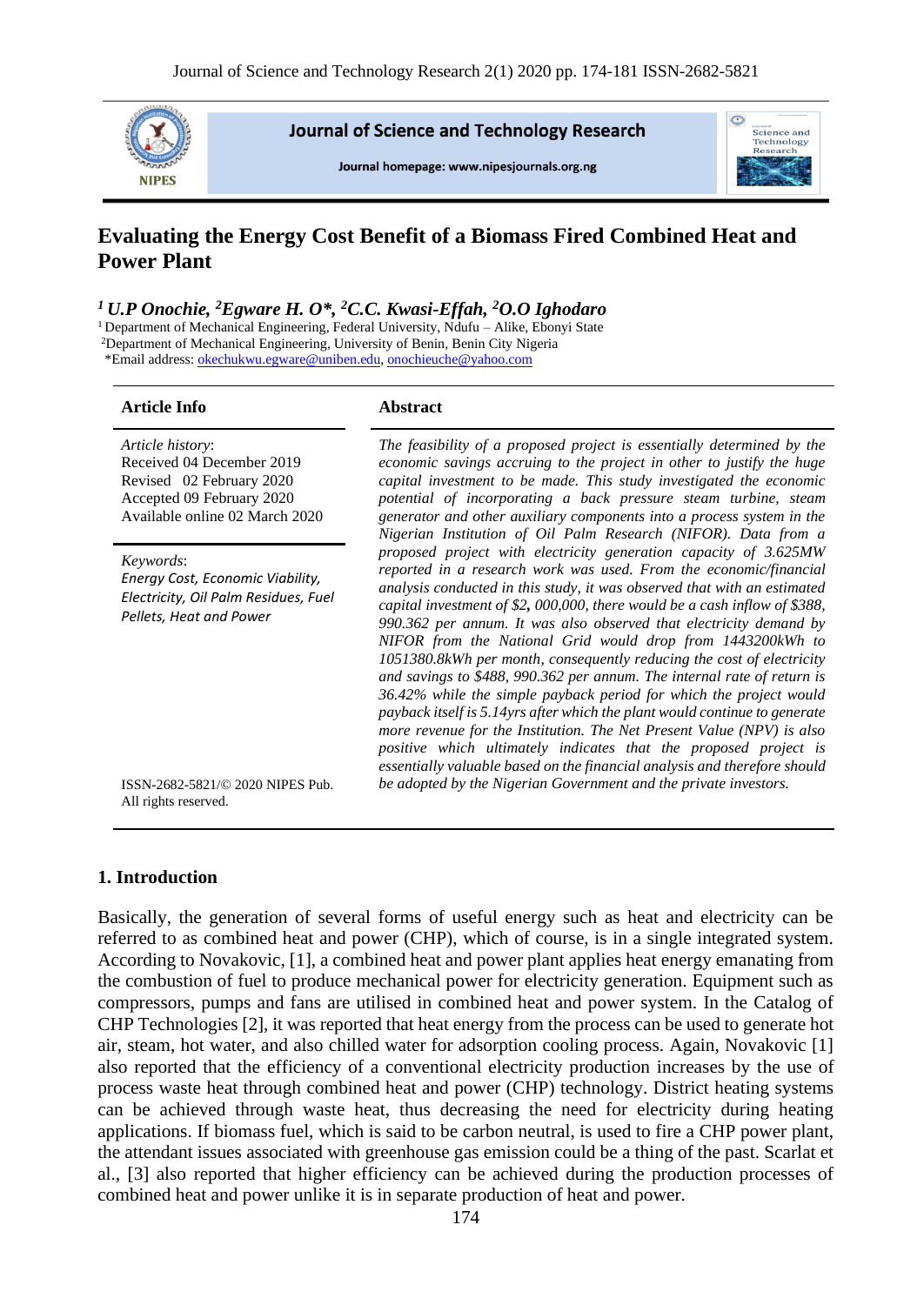#### U.P Onochie et al. / Journal of Science and Technology Research 2(1) 2020 pp. 174-181

According to Yablecki et al.[4], CHP system is considerably accepted for small scale level. In Dong et al. [5], small and micro-scale biomass CHP systems was reviewed. Also, the research work discussed the technological options and scope for the application of biomass power systems at smallscale level. Yeblecki et al. [4] in his study also reported and proposed a model for power generation ranging between 250 kW and 5 MW. The report further stated that this can be achieved through effective biomass management and utilization at small-scale level. Pantaleo *et al.,* [7] presented a scenario where CHP plants fired by natural gas and solid waste biomass were used. They evaluated the thermo-economic benefit at small scale (100 kWe) level. Again, Pantaleo *et al.*[7] further assessed the trade-offs between: (a) lower energy conversion efficiency and higher investment cost of high biomass input rate. (b) higher primary energy savings and revenues from bio-electricity feed-in tariff (in case of high biomass input rate).

In Sipila et al., [8], a research study on small scale district heating and biomass CHP plant was carried out. Sipila et al., reported that CHP in Finland have the potential to generate 214MW of heat and 80MW of electricity with 6000 hours of annual peak load time. Essentially, the study established the profitability of investing in a small scale CHP plant fired by biofuel. From their result, when a biofuel-fired boiler is placed among the options for heat production, the economic feasibility scale remains relatively large for biofuel-fired CHP plants. Rezaur [9] presented a feasibility analysis on wood-biomass energy generation for off-grid community in Brochet. The feasibility analyses were carried out through the process of survey, interviews and document reviews. In other to assess the suitability of biomass energy generation, Rezaur [9] explored four different areas: (a) technology availability (b) cost attractiveness (c) the community's perspective, (d) resource assessment. From the result of the cost analysis presented, the study established that the current planned investment in diesel power facility is not economically viable but a biomass plant at Brochet would be more economically viable. Wood and Rowley [10] also carried out a research to determine the techno-economic prospect of a series of CHP plants fired by biomass energy in a community. Six systems comprising of different technologies were studied. Wood and Rowley obtained technical performance and cost data on the various biomass CHP systems and the actual demand data for a representative community housing scheme. Furthermore, the research work analysed a number of operational scenarios in other to determine the viability of specific systems and also developed an economic modelling tool. From the result presented by Wood and Rowley [10], CHP plants, fired by biomass energy, can demonstrate positive net present values without the need for capital subsidies within specified and realistic operating conditions. Oyegoke and Baba El-Yakubu [11] carried out a techno-feasibilty study on a bio-power plant in Nigeria which produced 130MWh of electricity from 50tons of biomass (sugarcane bagasse) and energy generation cost of 0.07 \$/kWh. From this work, it was reported that the sum of \$89million and \$81 million as the capital and the operating cost for the bio-plant. This was used to assess of the profit that would made by the plant. From their result, Oyegoke and Baba El-Yakubu [11], established that the bio-plant would make a net profit of \$26million, payback period of 3.5 years, and 29% return on investment as well as a net present worth of \$191million. Angelo and Morrone [12] investigated the energetic performance and economic prospect of Organic Rankine Cycles (ORCs) for CHP generation. The researchers further analysed the trans-critical and subcritical cycles, with superheated and saturated conditions at the turbine inlet, the impact of internal regeneration on system behaviour were also studied. the results obtained established that biomass-fired ORC system appears an attractive option for single-family CHP applications. Onochie [13] investigated the potentials of raw oil palm residues (produced in large quantity) for energy utilisation in the Nigerian Institution for Oil Palm Research (NIFOR). In his study, two case scenarios (base & proposed) were compared. For the base case, no electricity was generated because it's only heat process system (as it were in NIFOR) while the proposed case, which was the CHP system, has the potential of generating a power output of about 2.95MW. However, in order to determine the economic implication and viability of the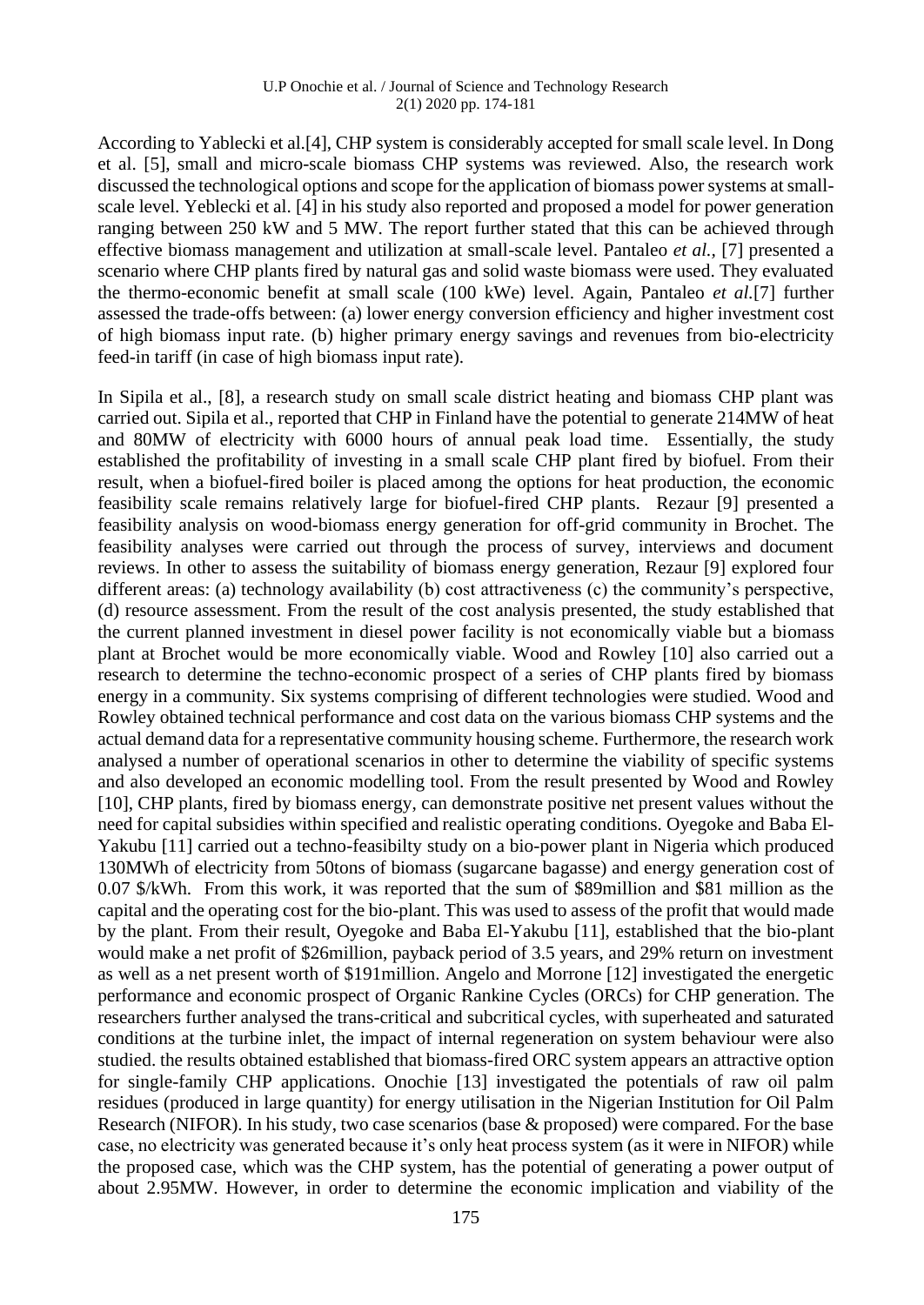proposed case, Onochie and Aliu [14] further investigated the economic/financial analysis of the two cases scenarios carried out by Onochie [13]. The investigation showed that with a capital investment of \$2, 000,000, NIFOR would demand less electricity from the National Grid (i.e. 1443200kWh to 1089200kWh), consequently reducing the cost of electricity from \$61, 026.743 to \$46, 057.6 thereby saving about \$14, 969.143 per annum. However, from his findings, Onochie [13] suggested the need to pelletize the raw residues to increase its power generation capacity to further reduce the demand and cost of electricity from the National Grid.

As a way of further research, Onochie and Ighodaro [15] carried out a study to improve the work of Onochie [13] by using biomass pellets from oil palm residues as suggested by Onochie [13]. They showed in their study that producing and utilizing biomass pellets from oil palm residues would increase power generation capacity by 11% (that is from 2.95MW to 3.265MW). However, the work did not consider the need to investigate the economic/financial feasibility of the proposed project. This study is novel in the sense that there are very few specific references on the subject. Essentially, the study determines whether the CHP system proposed by Onochie and Ighodaro [15] would offer significant potential economic benefit to the process system in NIFOR.

# **2. Methodology**

The method used here is similar to the work of Onochie and Aliu [15]. The data used for the analysis in this study are as follows:

- i. Data from Onochie and Ighodaro [15] and;
- ii. Data from Onochie and Aliu [14]

Figure 1 show the process system in NIFOR. Raw residues were used as fuel to fire the boiler while the steam obtained was used for the processing of the palm oil. Figure 2 show the schematic diagram of proposed CHP plant by Onochie and Ighodaro [15].

| <b>Electricity demand</b> | Cost of grid electricity | <b>Reduction in</b>       | Savings from cost of |
|---------------------------|--------------------------|---------------------------|----------------------|
| per month                 | per month                | <b>Electricity Demand</b> | grid electricity     |
| 1443200kWh/month          | \$101.069/month          | 1089200kWh/month          | \$179, 629.724/yr.   |

**Table 2:** Result of data obtained from economic analysis

*Source: Onochie and Aliu [14]*

# **2.1 Design specification for the CHP system**

Major equipment incorporated by Onochie and Ighodaro [15] into the process system to become a CHP system includes a back-pressure steam turbine, steam turbine generator and a pump. The power

generated from analysis is 3.265MW as presented in Table 1, therefore, the specification for the back-pressure steam turbine and generator are presented in Table 3 and 4.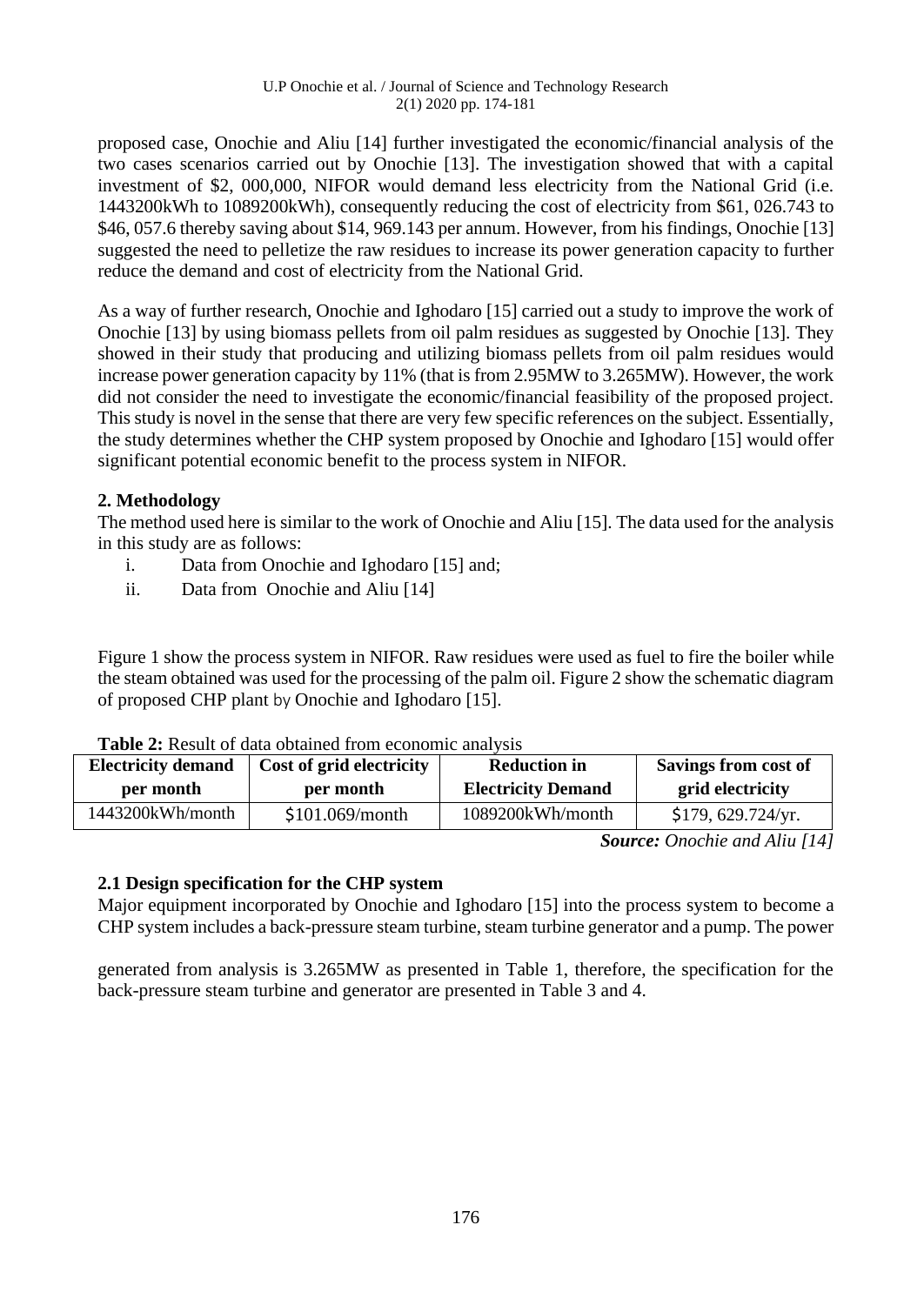U.P Onochie et al. / Journal of Science and Technology Research 2(1) 2020 pp. 174-181



**Figure 1:** Schematic diagram (base case scenario) of process plant in NIFOR



**Figure 2:** Schematic diagram of CHP plant (proposed case scenario)

Table 1 show the data reported in Onochie and Ighodaro [15] on power generation potential from the biomass fuel pellets developed from oil palm residues as proposed in Figure 2. Table 2 is the data reported in Onochie and Aliu [14] on savings from cost of Grid electricity.

**Table 1:** Result of data obtained from pellets as fuel

|      | (kW                      | kW                                     | M W   |
|------|--------------------------|----------------------------------------|-------|
|      | Fuel Energy              | Heat Supply                            | Power |
| Data | $\overline{\phantom{0}}$ | $\overline{a}$<br>$.106$ <sup>-1</sup> | 3.265 |

*Source: Onochie and Ighodaro [15]*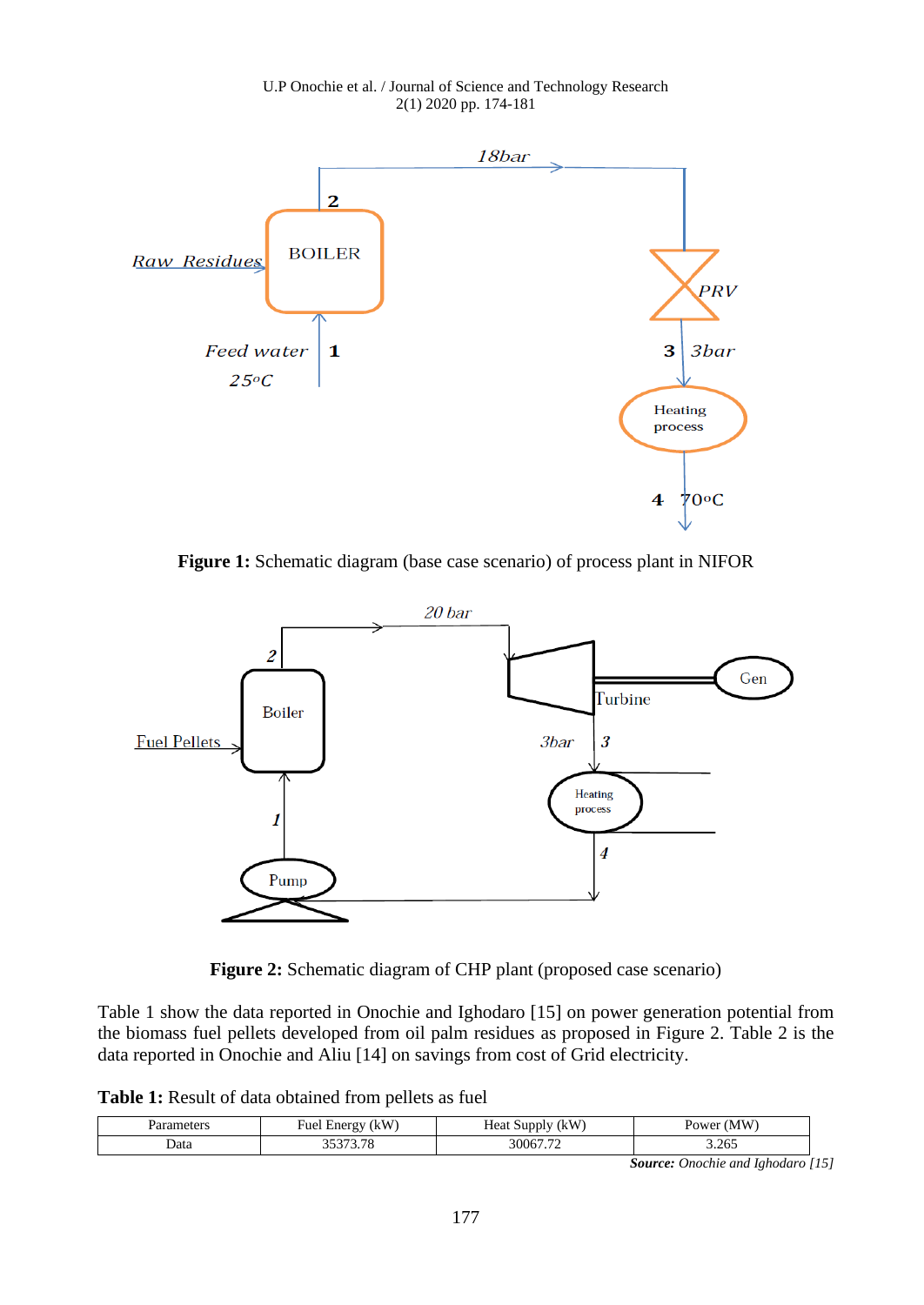#### U.P Onochie et al. / Journal of Science and Technology Research 2(1) 2020 pp. 174-181

#### **Table 3:** Specification of back pressure steam turbine

| <b>Component</b>            | (MW)<br>$\mathcal{L}$ apacıty $\mathcal{L}$ | Speed (rpm) | Pressure (MPa) |
|-----------------------------|---------------------------------------------|-------------|----------------|
| Back pressure steam turbine |                                             | 5500        | $\sim$<br>ے ب  |

*Source: Wuxi Land Mechanical & Power Engineering Co. Ltd, China*

#### **Table 4:** Specification of steam turbine generator

| Component                                                             | Power (MW) | Voltage (V) | Speed (rpm) |
|-----------------------------------------------------------------------|------------|-------------|-------------|
| Steam turbine generator                                               | 4-6        | 230/110     | 1000/2500   |
| <b>Source:</b> Chongjing Green Energy Electric Steam Generator, China |            |             |             |

## **2.2 Electricity Demand and Cost Analysis**

Information from the study area, NIFOR, states that the mill operates 8hrs/day in 15day/month. Hence, the electricity that would be generated if turbine is incorporated in the process plant is given as:

Electricity generated = Power  $\times$  Operating hour/day  $\times$  No of days/month (1)

Electricity generated  $=$  = 3265.16kW  $\times$  8hrs/day  $\times$ 15days = 391819.2kWh/month However, according to NERC Multi-Tariff System (2015), the cost of commercial price of electricity for the C1T class (three phase category) for the year 2017 is \$0.104/kWh. Thus, the cost of electricity generated/month is: Cost of electricity generated/month  $=$  Commercial price  $\times$  Electricity generated/month (2)

Cost of electricity generated/month =  $$0.104/kWh \times 391819.2kWh$ Cost of electricity generated/month  $= $40,749.1968$ 

But NIFOR electricity demand is estimated to be 8.2MW for (22 working days) from the grid in kWh;

Electricity demand/month =  $8.2 \times 1000$ kW  $\times$  8hrs/day  $\times$  22day Electricity demand/month  $= 1443200$ kWh

Hence, the cost of grid electricity/month is thus;

Cost of grid electricity/month = Cost of commercial price  $\times$  Electricity demand/month Cost of grid electricity/month =  $$0.104/kWh \times 1443200kWh$ Cost of grid electricity/month **=** \$150, 092.8

Now, if the electricity generated is 391819.2kWh /month and the quantity needed and demanded for by NIFOR for its operation is 1443200kWh/month; therefore, new electricity demand from grid will be:

New Electricity Demand = Grid electricity – Electricity generated  $(3)$ 

New Electricity Demand = 1443200 kWh – 391819.2kWh = 1051380.8kWh This means that NIFOR would no longer be demanding as much as 1443200kwh of electricity, rather, they would demand 1051380.8kwh of electricity in a month. Thus, the savings made would be;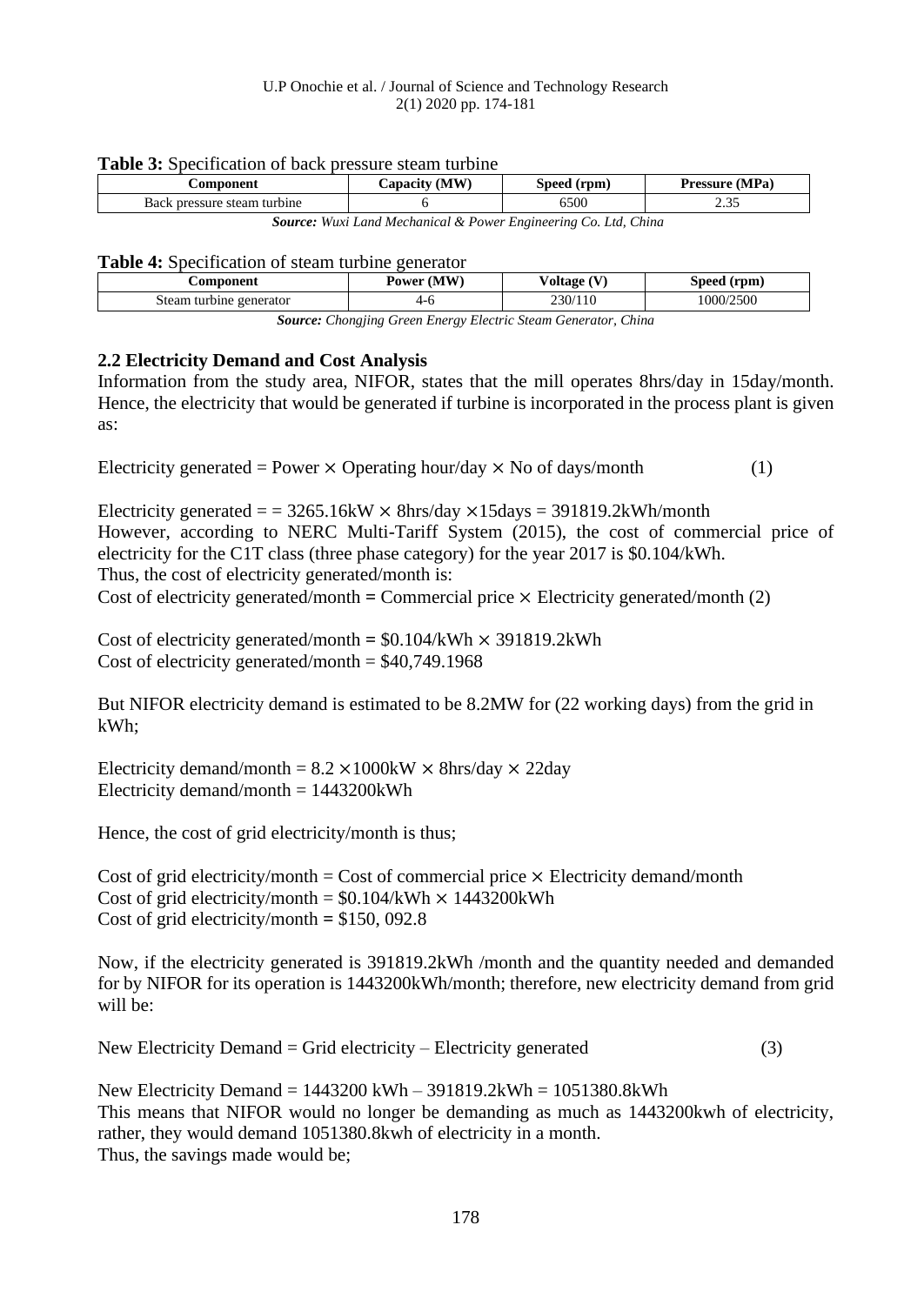Savings from cost of grid electricity = Base Case – Proposal Case  $(4)$ Savings from cost of grid electricity =  $(1443200 \times $0.104) - (1051380.8 \times $0.104)$ Savings from cost of grid electricity/month =  $$40, 749.197$ /month (i.e.  $$488, 990.362$ /yr.) This amount is far greater than the savings (\$179, 629.714/yr.) established in previous studies of Onochie and Aliu [14]. Figure 3 shows the comparative.



**Figure 3:** Savings from cost of electricity

# **2.3 Financial Analysis**

This section deals with economic viability of the proposed case. The analysis here determines if the proposed project justifies the investments to be made.

# **Assumptions:**

For the purpose of financial analysis, some assumptions were made.

- i. Capital Investment  $= $2,000,000$
- ii. Operation & Maintenance = 5% of Capital Investment = \$100**,** 000
- iii. Life cycle of the power plant  $= 25$ yrs

The cash inflow is determined by:

Cash inflow  $=$  Savings – operation/maintenance cost (5) Cash inflow = \$488, 990.362 – \$100**,** 000 = \$388, 990.362

The Bill of Engineering Material and Evaluation (BEME) for the component parts that would make up the CHP plant are shown in Table 5.

|  | Table 5: Bill of Engineering Material and Evaluation (BEME) for the proposed CHP |
|--|----------------------------------------------------------------------------------|

| <b>COMPONENT</b>                   | <b>OUANTITY</b> | UNIT COST (\$) | <b>TOTAL COST (\$)</b> |
|------------------------------------|-----------------|----------------|------------------------|
| Steam turbine                      |                 | 800,000        | 800,000                |
| Turbine generator                  |                 | 640, 300       | 640, 300               |
| Feed Water Pump                    |                 | 160,000        | 160,000                |
| Condenser                          |                 | 180,000        | 180,000                |
| <b>Installation/Pipes/Fittings</b> |                 | 204,000        | 204, 000               |
| Pelletizing Plant facility         |                 | 15,000         | 15,000                 |
| <b>TOTAL</b>                       |                 |                | 2,000,000              |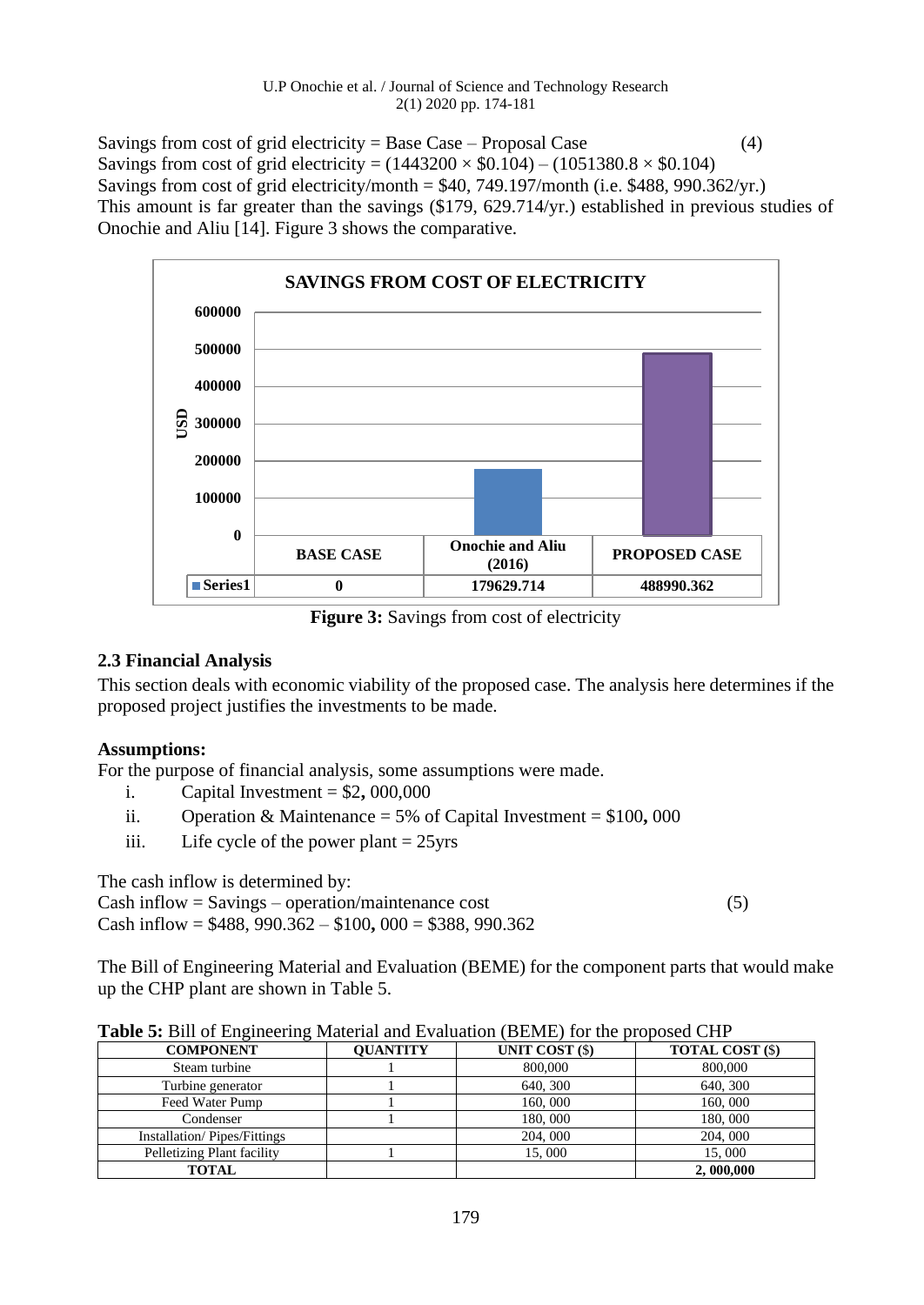## **2.3.1 Simple pay-back**

This is a technique that helps the investor to decide whether to invest or not, based on the recovery period. Therefore, the Simple pay - back period of the proposed project is: Simple pay - back = Capital Investment / Cash inflow (6)

Simple pay - back = \$2**,** 000,000 / \$388, 990.362 Simple pay - back  $= 5.14$ yrs

## **2.3.2 Net Present Value**

The Institute of Chartered Account of Nigeria ICAN emphasised that for any project to be economically viable, the net present value must be positive. In other words, if negative, the investor should back-off. The present value interest factor annuity discount (PVIFA) is:

$$
PVIF = [1 - (1 + r)^{-n}] / r \tag{7}
$$

Where,

 $n = no$  of years

 $r =$  percentage discount @ 10% and 60%

Table 6 presents the value interest factor annuity discount at 10%.

**Table 6:** Present value interest factor annuity discounted at 10%

| <b>YEAR</b> | <b>CASH INFLOW (\$)</b> | <b>PVIFA @10%</b> | <b>PRESENT VALUE (\$)</b> |
|-------------|-------------------------|-------------------|---------------------------|
| $1-25$      | 388, 990.362            | 9.08              | 3, 516, 175.22            |

Thus, the Net present value at 10% discounts;

NPV = Present value – Capital Investment

NPV = \$3, 516,175.22 – \$2**,** 000,000 = \$1, 516,175.22

## **2.3.3 Internal Rate of Return**

This is the break-even point of capital as established by the Institute of Chartered Accountant of Nigeria (ICAN). Table 7 shows the present value interest factor annuity discounted at 60%. **Table 7:** Present value interest factor annuity discounted at 60%

| <b>YEAR</b> | <b>CASH INFLOW (\$)</b> | <b>PVIFA</b> @ $60\%$ | <b>PRESENT VALUE (\$)</b> |
|-------------|-------------------------|-----------------------|---------------------------|
| l-25        | 388, 990.362            | .67                   | 646, 697.43               |

Thus, the Net present value at 60%;

 NPV = Present value – Capital Investment NPV = \$646, 697.43 – \$2**,** 000,000  $NPV = - $1, 353, 302.57$ 

Hence, the internal rate of return (IRR):

By interpolation,

|       | At 10%          | \$1,516,175.22        |
|-------|-----------------|-----------------------|
|       | IR R            |                       |
|       | At $60\%$       | $-$ \$1, 353, 302. 57 |
| Thus, |                 |                       |
|       | $IRR = 36.42\%$ |                       |